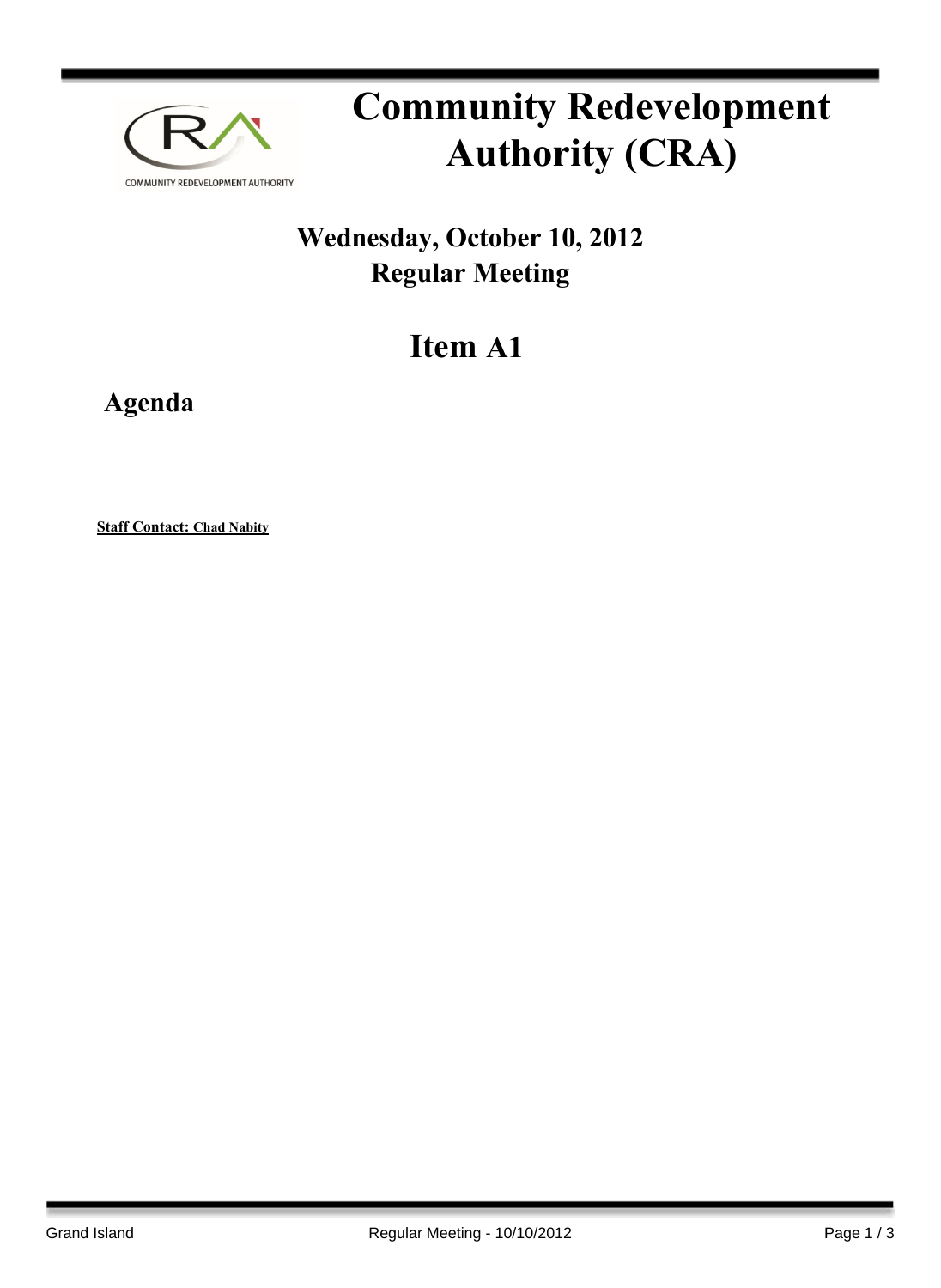## **AGENDA Wednesday October 10, 2012 4:00 p.m. Grand Island City Hall**

Open Meetings Notifications

1. Call to Order. Barry Sandstrom Call to Order.

This is a public meeting subject to the open meetings laws of the State of Nebraska. The requirements for an open meeting are posted on the wall in this room and anyone that wants to find out what those are is welcome to read through them.

- 2. Approval of Minutes of September 19, 2012 Meeting.
- 3. Approval of Financial Reports.
- 4. Approval of Bills.
- 5. Review of Committed Projects and CRA Properties.
- 6. Consideration of a Façade Request from Vince Mendez, 2404 W Lincoln Hwy & 2403-2423 W Lincoln Hwy, Grand Island.
- 7. Consideration of a Façade Request from Ron Nitzel 108, 110 & 112 W 4<sup>TH</sup> St., Grand Island.
- 8. Consideration of a Resolution to forward a Redevelopment Plan Amendment to the Hall County Regional Planning Commission for 809-811 S Kimball, Grand Island, Token Properties, LLC. Resolution No. 151.
- 9. Consideration of a Resolution of intent to enter into a Site Specific Redevelopment Contract & Approval of related actions 30 day notice to City Council for 809-811 S Kimball, Grand Island, Token Properties, LLC. Resolution No. 152.
- 10. Discussion concerning Purchase/Sale of Real Estate of property.
- 11. Approve Resolution or Resolutions to Purchase/Sell Real Estate.